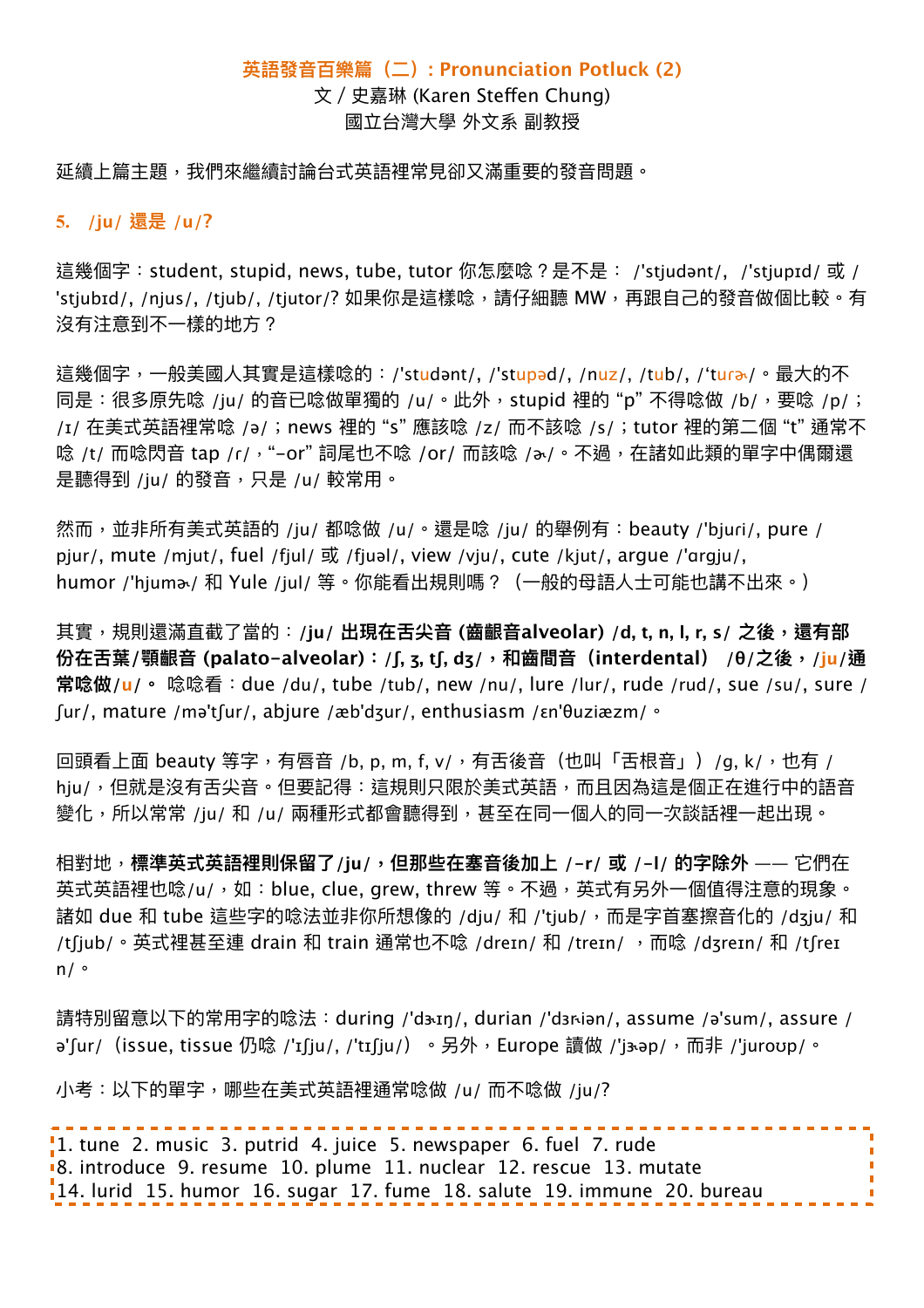#### **6. /s-/ 後的 /p/、/t/、/k/ 不送氣**

英語裡 /p/、/t/ 和 /k/ 出現在字首時,與華語夊、ㄊ、丂一樣,是無聲送氣塞音,只是華語的送氣 ⾳的氣比英語⼤⼀些。**但 /p, t, k/ 出現在 /s-/ 之後就不⼀樣了──送氣會被取消,變成單純的無 聲不送氣塞⾳,跟華語ㄅ、ㄉ、ㄍ⼀樣,如:spy, sty, sky。**

這個發音規則不只常被台灣學習者忽略,更是全世界英語學習者的罩門;即便如此,我們還是要糾 正, 因為 /s-/ 後的 /p, t, k/ 如果唸成送氣音 /pʰ, tʰ, kʰ/, 會有個怪怪的外國腔。有的書提出: /p, t, k/ 在 /s-/ 之後,會變成有聲的 /b, d, q/ —— 這是不正確的!/s-/ 之後的 /p, t, k/ 還是無聲塞 音,並不會變成有聲,只是不送氣而已。此外,英語裡根本不允許 /sb-/, /sd-/, /sq-/ 這樣的子音 串出現。

如果不太知道「有聲」與「無聲」塞音的差別,可以用閩南語作比較: 「比」 是無聲的 /pi/, 「米」是有聲的 /bi/。若不會閩南語可以請他人示範。仔細聽 MW 的發音,好好模仿。請練習唸:

| b-    | p-    | sp-    | b-     | p-         | sp-     | d-   | $t-$ | st-   |
|-------|-------|--------|--------|------------|---------|------|------|-------|
| ban   | pan   | span   | butter | putter     | sputter | dill | till | still |
| bark  | park  | spark  | buy    | pie        | spy     | doll | tall | stall |
| base  | pace  | space  |        |            |         | door | tore | store |
| bat   | pat   | spat   | d-     | $t-$       | st-     | dray | tray | stray |
| bear  | pear  | spare  | dab    | tab        | stab    | drew | true | strew |
| beer  | peer  | spear  | damp   | tamp       | stamp   | duck | tuck | stuck |
| beach | peach | speech | dare   | tare       | stare   | due  | too  | stew  |
| bill  | pill  | spill  | dart   | tart       | start   |      |      |       |
| bin   | pin   | spin   | dead   | <b>Ted</b> | stead   | g-   | k-   | sk-   |
| bit   | pit   | spit   | dear   | tier       | steer   | gate | Kate | skate |
| bout  | pout  | spout  | deed   | teed       | steed   | ghee | key  | ski   |
| bray  | pray  | spray  | deem   | team       | steam   | grew | crew | screw |
| bur   | purr  | spur   | die    | tie        | sty     | gull | cull | skull |

#### **7. measure /ʒ/ vs. major/dʒ/**

學生常會問,/ʒ/ 和 /dʒ/ 有什麼差別?的確,很多人在該唸 /ʒ/ 的地方會唸出 /dʒ/ 的音,如:把 usually, measure 誤讀為 /'judʒjuəli/, /'meɪdʒə·/。正確的讀法應該是/'juʒjuəli/ 或 /'juʒuəli/, / 'mεʒծ/(要留意:measure 的第一個母音是 /ε/ 而不是 /eɪ/,如果誤唸為 /'meɪdʒə<sub>/</sub>/,就會被聽 成 major!)。要改正這個錯誤唸法很容易:**先唸出無聲的/ʃ/,再把它變成有聲的 (voiced),這就 是標準/ʒ/的唸法。**

含有 /ʒ/ 這個音的字較少,且有很多是來自法文的外來語。/ʒ/ 在英語裡也很少出現在字首(除了 來自法文的 genre 「類型、文類」之外沒幾個),通常只出現在字中或字尾。

/dʒ/ 的發音跟「屮」非常像。切勿把 /dʒ/ 當「ㄐㄩ」來唸,因為(就像第 11 篇裡說過的)「ㄐ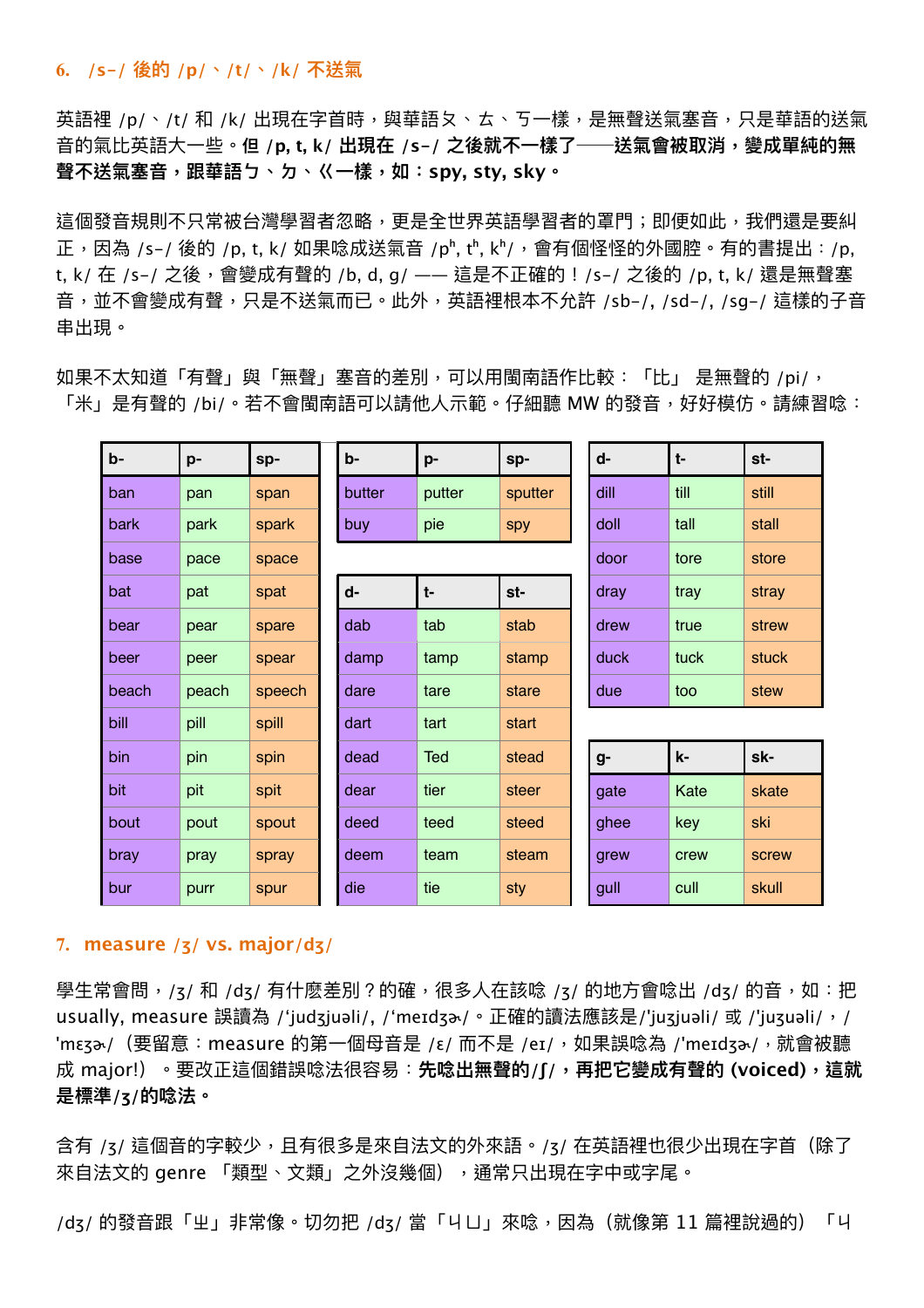ㄩ」已經圓唇過頭,⽽且英語中也沒有「ㄩ」這個⺟⾳。所以 "Joe" 的唸法跟「宇宙」的「宙」ㄓ 又`很像,而不是像「就」 니ーヌ`。

華語沒有類似 /ʒ/ 的音,但把「ㄕ」變成**有聲**的音,就很接近。要練習 /ʒ/ 的正確讀法,請利用 Merriam-Webster 找出所要練習的字,仔細的多聽幾遍,再用回音法 (Echo method) 來模仿。要 自己多練幾遍,最好唸給英文不錯的人來聽,直到過關為止!以下這些含有 /ʒ/ 的字,你能唸對 嗎?

| usual            | (破壞活動)<br>sabotage | division       | (典故)<br>allusion |
|------------------|--------------------|----------------|------------------|
| unusual          | vision             | explosion      | adhesion (粘著)    |
| pleasure         | visual             | excursion (遠足) | provision (供應)   |
| treasure         | casual             | occasion       | closure          |
| leisure          | confusion          | invasion (侵略)  | erasure (抹擦處)    |
| garage           | decision           | collision (相撞) | exposure (曝露)    |
| (海市蜃樓)<br>mirage | (闖入)<br>intrusion  | illusion (幻想)  | composure (沈著)   |

**8. birds /-dz/ vs. burs /-z/, rates /-ts/ vs. race /-s/**

我們在第 8 篇裡講過:有聲的音後有 "s" 詞尾時, "s" 要唸做 /z/。因此當 /d/ 加 "s" 詞尾時, 就 該唸 /-dz/。

常有人把 /-dz/ 詞尾的字, 如 birds /badz/, words /wadz/ 誤唸為 burs /baz/ (刺果), whirs /wɜ˞z/(作嗚嗚聲)。只要唸的時候在詞尾加⼀個輕聲的「**ㄗ˙**」,問題就解決了!同理,/ts/ 和 / s/ 的差別也是如此,只是要唸成無聲的「<mark>ち」。看到 "ts" 時,要提醒自己不要偷懶,要清晰的唸出</mark> 「**ㄘ**」的⾳,不要唸做「ㄙ」。

另外,/dz/ 和 /ts/ 前有 /n/ 時,記得將舌尖點到⿒齦,/n/ 不可以漏掉。不要將 winds /wɪ**n**dz/, pants /pænts/ 唸成鼻化母音 /wīz/, /pss/ (請參見第 10 篇, 第 5 點) !請練習唸:

| $/ -dz/$    | $I-zI$    | $/$ -ts $/$ | $/-s/$     |
|-------------|-----------|-------------|------------|
| beads       | bees      | beats       | beas(t)    |
| <b>bids</b> | biz       | bits        | bis(cuit)  |
| <b>buds</b> | buzz      | butts       | bus        |
| cards       | cars      | carts       | Cars(on)   |
| cords       | cores     | courts      | course     |
| colds       | coals     | colts       | coles(law) |
| curds (凝乳)  | curs (惡狗) | Kurt's      | curse      |
| feeds       | fees      | feats       | feas(t)    |
| fords (淺灘)  | fours     | forts       | force      |
| goads (刺棒)  | goes      | goats       | ghos(t)    |